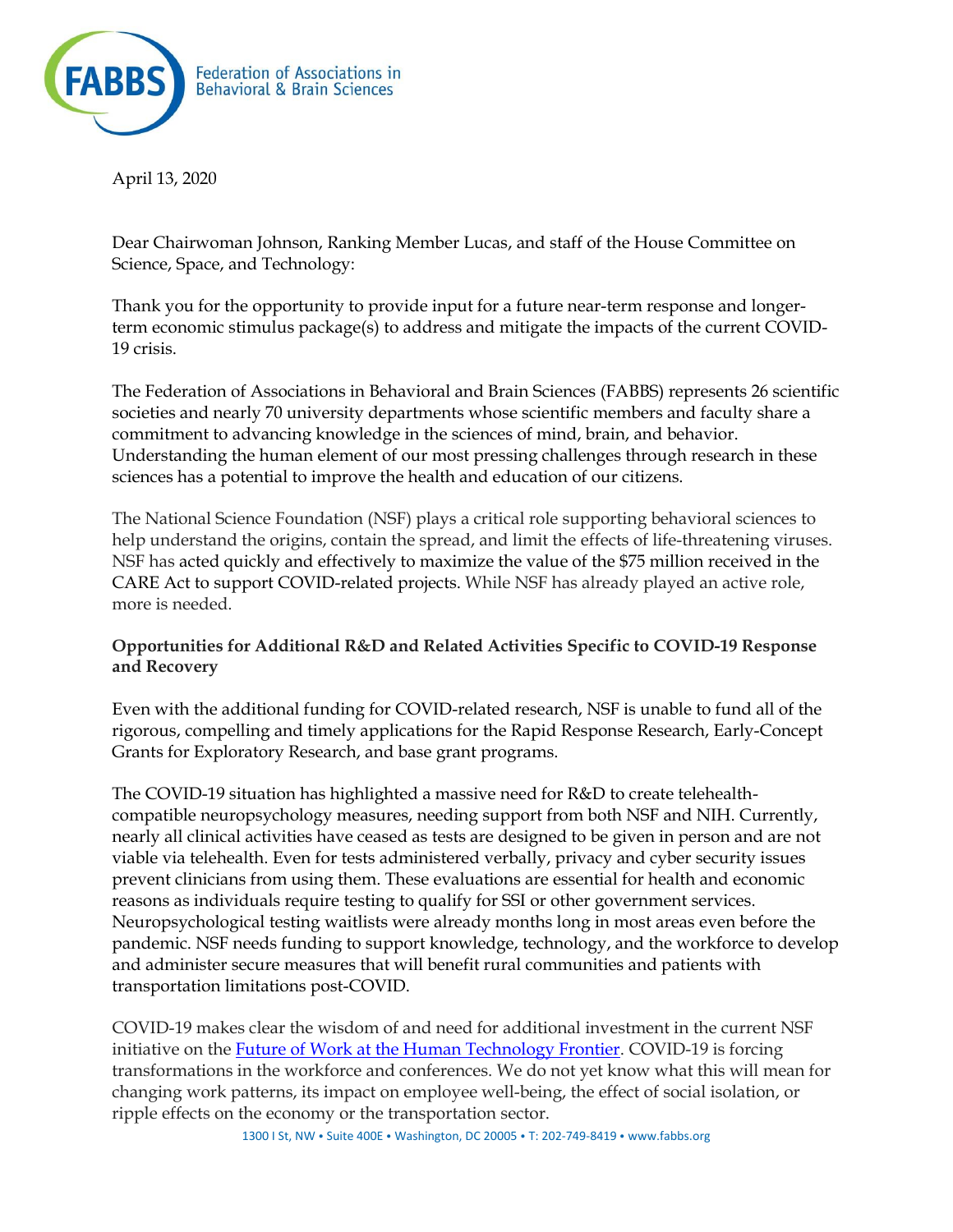Given the sudden and complete move from classrooms to distance teaching and learning at all levels of education, educational research needs and opportunities have increased dramatically. The NSF's Education and Human Resources (EHR) directorate has the knowledge and infrastructure, if not the funding, to best manage additional grants in these areas.

Furthermore, during the pandemic, numerous reports have pointed to environmental benefits of reduced human activity including reduced air pollution and improvements to water quality. This period of time is providing a window of opportunity to examine the consequences of widespread human behavior change and decisions not otherwise possible to observe. These are just a handful of areas in need of additional R and D investment in the short and long term.

## **Near-Term Response to COVID Impacts on the Larger Research Enterprise**

COVID-19 has already caused considerable consequences for NSF-funded researchers at all levels in their education and careers as well as for the scientific enterprise. Research has slowed for a wide range of reasons – both professional and personal. For university-based researchers, many of the institutions have limited access to laboratories, office buildings, delayed human subject research, or administrative approvals. Even when generally able to conduct research, many faculty are consumed by efforts to transfer to online teaching or taking care of their own children suddenly home from school. Recognizing all of these complications for NSF-funded researchers, FABBS encourages NSF to raise the acceptable ceiling for research supplements needed for active grants impacted by the pandemic.

In addition, recognizing that graduate student and post-docs are expected to face a bleak job market, FABBS recommends allowing post-docs an extra year or two of support as the county recovers economically. Furthermore, graduate students receiving NSF fellowships and traineeships, including NSF's Graduate Research Fellowship and National Research Traineeships, are also expected to face significant obstacles to completing their work in a timely manner. FABBS recommends extending the support to these individuals to account for lower productivity during the months of the pandemic.

Another important consideration about the impact of COVID-19 on the scientific enterprise is the significant damage to scientific societies resulting from cancelled research conferences. These events provide unique opportunities for researchers to present their work, receive feedback and guidance, and advance research agendas. In addition to the loss of the benefits to attendees of the meetings themselves, scientific societies are losing needed revenue from cancelled conferences. Scientific societies support fields of science in numerous ways including rigorously reviewed publications, professional development, mentor, and fellowship opportunities. With additional funding, NSF could support professional societies and associations to continue their role advancing science.

## **NSF Support for Long-term Economic Stimulus/Recovery**